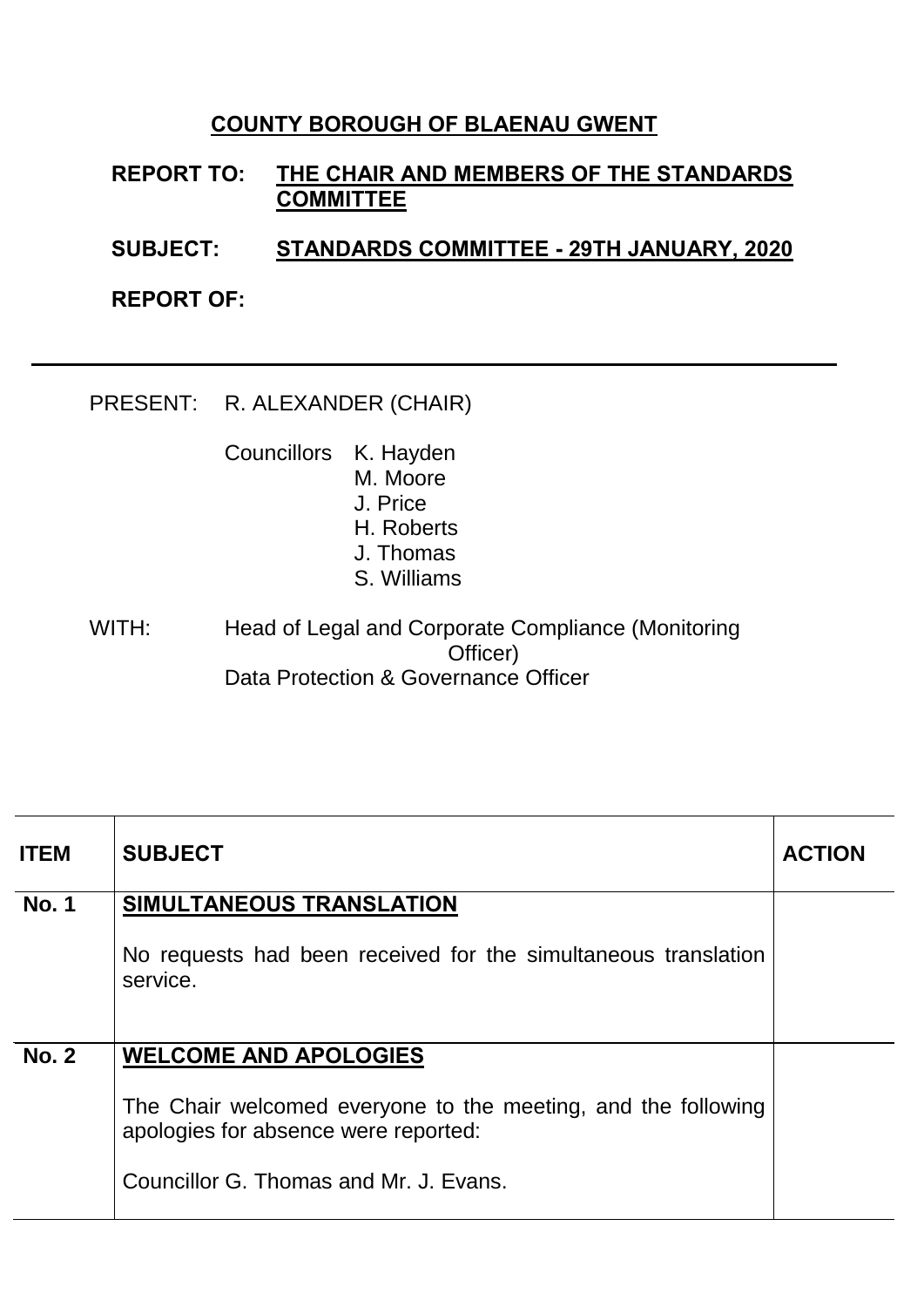| <b>No. 3</b> | DECLARATIONS OF INTEREST AND DISPENSATIONS |
|--------------|--------------------------------------------|
|              |                                            |

No declarations of interest or dispensations were reported.

A discussion ensued when the Chair expressed a view that that other Local Authorities appeared to have a higher volume of requests for dispensations compared to Blaenau Gwent.

The Head of Legal & Corporate Compliance said this was a long standing trend at Blaenau Gwent, the reasons for which had been considered previously. Members were trained on the availability of dispensations as part of their induction process and refresher training was also provided. Application forms for dispensations were available to Members along with guidance on when to apply.

The Officer said dispensations became important when there was a narrow margin in the balance of political representation between parties, particularly when voting on issues which were contentious etc. However, this was not such a pressing issue in Blaenau Gwent due to the clear majority of Independent Members. The grounds upon which dispensations can be applied was also limited, and as a result Members in Blaenau Gwent were more inclined to declare an interest, and not participate if necessary.

The Officer said whilst she was able to raise awareness of the availability of dispensations, she could not influence Members to apply. The grounds for dispensations were narrow and the Officer said the majority of issues discussed with Members in terms of declarations of interest did not fall into the category of possible dispensations. However, she would look to see where the profile of dispensations could be strengthened.

| <b>No. 4</b> | <b>MINUTES OF PREVIOUS MEETING</b>                                       |  |
|--------------|--------------------------------------------------------------------------|--|
|              |                                                                          |  |
|              |                                                                          |  |
|              | The minutes of the Standards Committee held on the 5 <sup>th</sup> July, |  |
|              | 2019 were submitted.                                                     |  |
|              |                                                                          |  |
|              |                                                                          |  |
|              | It was AGREED that the minutes be accepted as a true record of           |  |
|              | proceedings.                                                             |  |
|              |                                                                          |  |
|              |                                                                          |  |
| <b>No. 5</b> | <b>OMBUDSMAN'S ANNUAL REPORT (CONDUCT ELEMENT)</b>                       |  |
|              |                                                                          |  |
|              |                                                                          |  |
|              | The Head of Legal & Corporate Compliance referred to the annual          |  |
|              | report issued by the Public Services Ombudsman for Wales in              |  |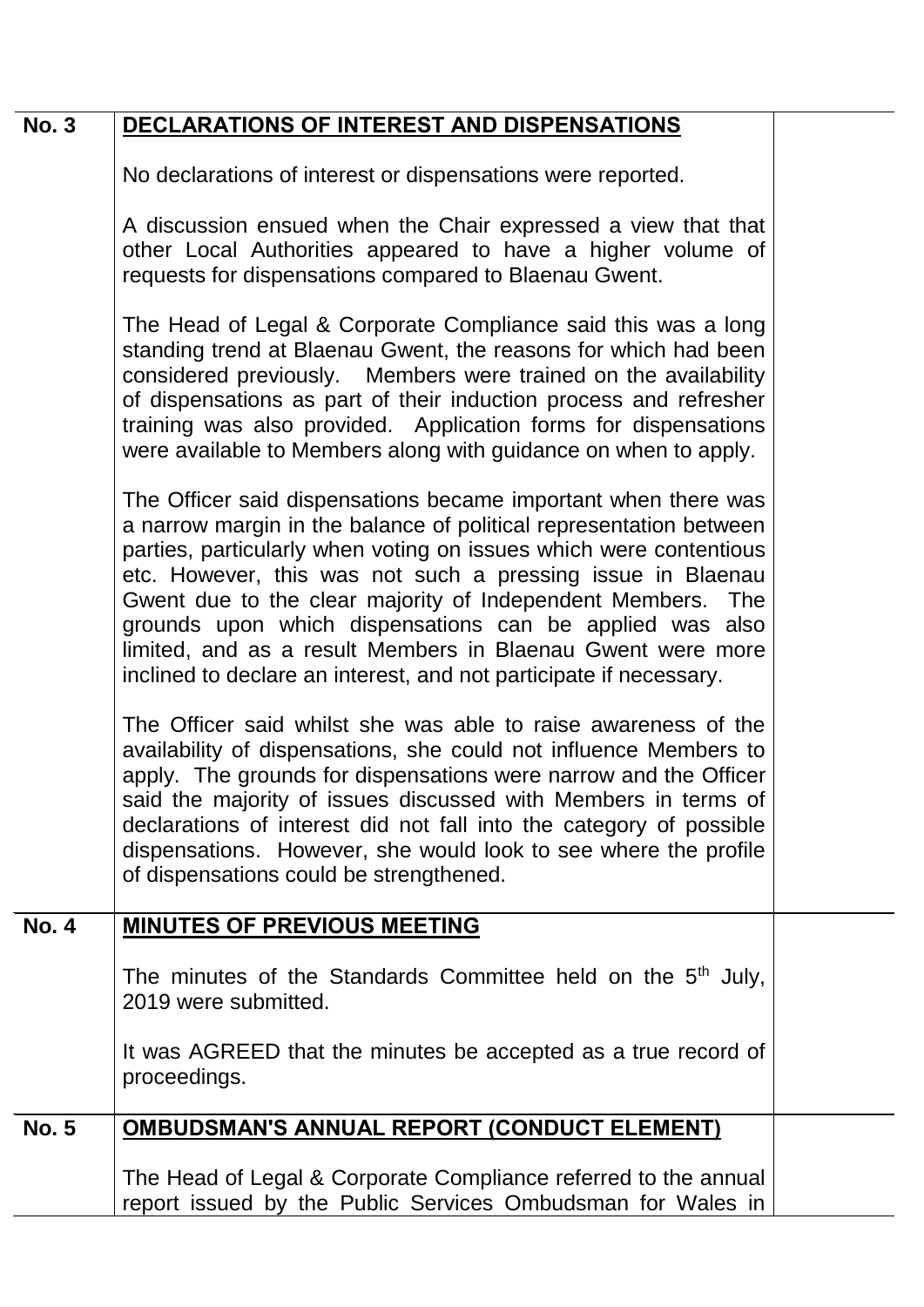| relation to service complaints and Member Code of Conduct<br>complaints.                                                                                                                                                                                                                                                                                                                                                |  |
|-------------------------------------------------------------------------------------------------------------------------------------------------------------------------------------------------------------------------------------------------------------------------------------------------------------------------------------------------------------------------------------------------------------------------|--|
| The Ombudsman Annual Letter was issued in the Summer, and<br>the Officer confirmed that it had been reported to the Audit<br>Committee and Council for consideration.                                                                                                                                                                                                                                                   |  |
| The Officer went through the report and highlighted points<br>contained therein, particularly P.58 which provided comparative<br>data for 2018/19 and 2017/18 in relation to Code of Conduct<br>complaints received. For both years there was no evidence found<br>of a breach of the Code of Conduct against any Members of the<br>Local Authority.                                                                    |  |
| The Standards Committee also have a role in overseeing the<br>conduct of Town and Community Councils, and details of these<br>were also outlined on P.58 of the report.                                                                                                                                                                                                                                                 |  |
| The Officer said in terms of benchmarking, the rate of complaints<br>received in Blaenau Gwent was generally lower than other Local<br>Authorities.                                                                                                                                                                                                                                                                     |  |
| The Chair referred to the Public Services Ombudsman (Wales) Bill<br>and the potential impact on Standards Committees.                                                                                                                                                                                                                                                                                                   |  |
| In response the Officer said it was likely to impact more on Health<br>Authorities rather than LA's.                                                                                                                                                                                                                                                                                                                    |  |
| A Member asked regarding the situation for 2019/20, and the<br>Officer confirmed that a number of complaints had been lodged<br>with the Ombudsman in relation to Town & Community Councils,<br>and 1 complaint in relation to the Local Authority had been<br>withdrawn.                                                                                                                                               |  |
| CONSIDERATION OF EXAMPLES FROM OMBUDSMAN'S<br><b>CASEBOOK</b>                                                                                                                                                                                                                                                                                                                                                           |  |
| The Head of Corporate & Legal Compliance said at the last<br>meeting there was discussion around the types of complaints<br>lodged with the Ombudsman. The Ombudsman published the<br>findings of individual cases and this information was collated into a<br>Code of Conduct Casebook. Copies of the Casebook was<br>circulated to Members and discussion ensued regarding the case<br>summaries highlighted therein. |  |
|                                                                                                                                                                                                                                                                                                                                                                                                                         |  |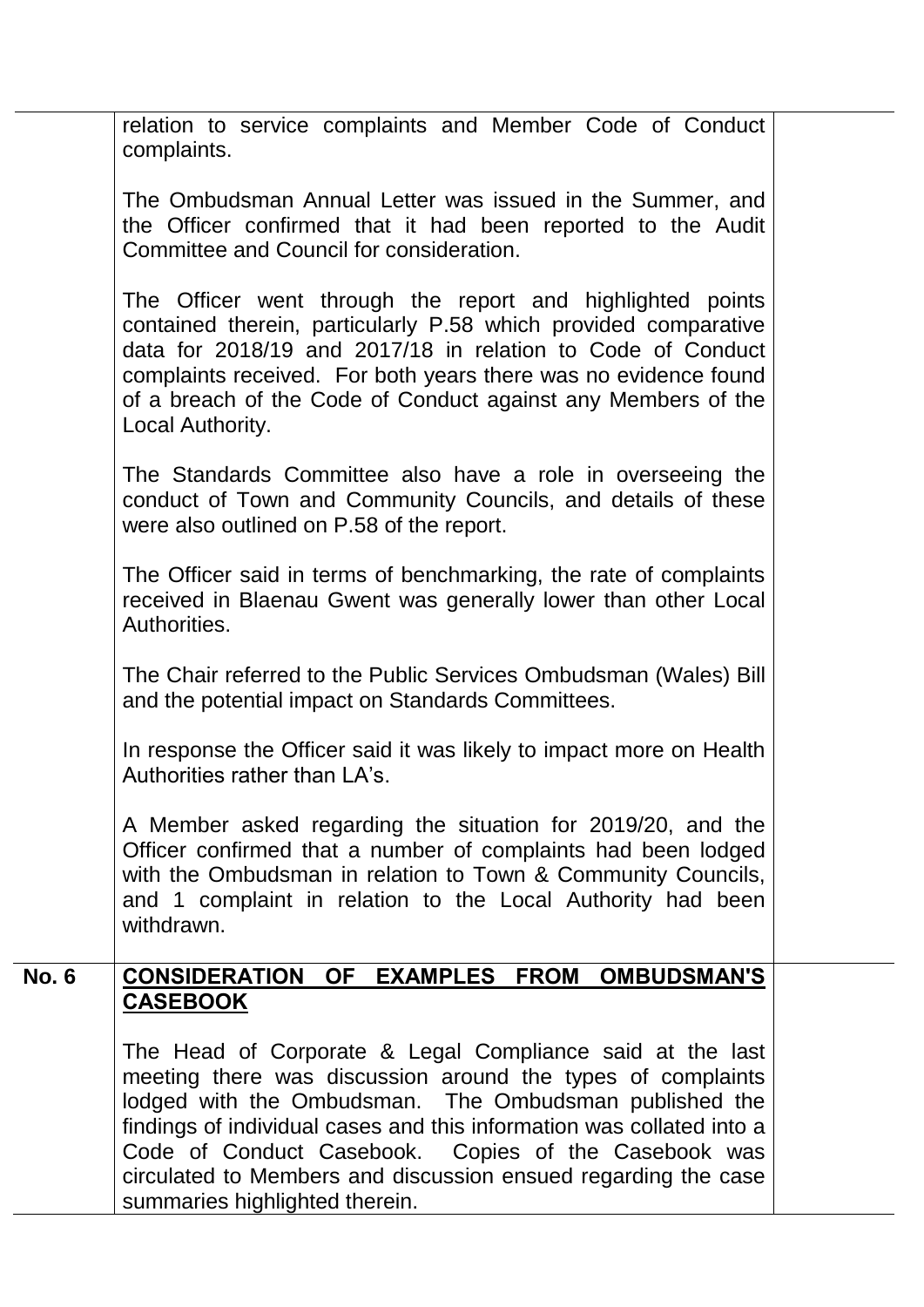|              | The Officer said there was no right of appeal for a complainant in<br>the event of a Member being found not in breach of the code of<br>conduct, there was a review process that could be undertaken<br>independently, but no formal right of appeal.<br>A further discussion ensued when a Member said the<br>Ombudsman's Casebook was very useful for Members, and it was<br>AGREED that this would become a standing item for discussion on<br>future agendas.                                                                                         |  |
|--------------|-----------------------------------------------------------------------------------------------------------------------------------------------------------------------------------------------------------------------------------------------------------------------------------------------------------------------------------------------------------------------------------------------------------------------------------------------------------------------------------------------------------------------------------------------------------|--|
|              |                                                                                                                                                                                                                                                                                                                                                                                                                                                                                                                                                           |  |
| <b>No. 7</b> | UPDATE RE: OTHER COUNCIL STANDARDS COMMITTEE<br>The Head of Legal & Corporate Compliance said at the last<br>meeting she had been tasked with making enquiries of other Local<br>Authorities' Standards Committees in terms of how they operated<br>and the frequency of meetings.                                                                                                                                                                                                                                                                        |  |
|              | The Officer reported that following discussions with other<br>Monitoring Officers, and looking at other Council websites, the<br>frequency of meetings was varied. Cardiff City Council met more<br>often as they had more business to deal with and also requests for<br>dispensations, and those Authorities with a high number of Town &<br>Community Councils also met more often.<br>However, our<br>neighbouring Authorities seemed to be on a par with Blaenau<br>Gwent, and other Councils had also signed up to a local resolution<br>procedure. |  |
|              | In relation to previous discussions around Members observing<br>Council meetings, the Officer reported that none of the Standards<br>Committees that she had made enquiries of undertook this<br>practice. Some Councils had indicated that they would not<br>encourage their Standards Committee Members to observe<br>meetings as it could prejudice future Standards Committee<br>hearings, in terms of a Member potentially becoming a witness to<br>any complaints arising out of the observed meetings.                                             |  |
|              | The Officer said it was the responsibility of the Monitoring Officer<br>to observe behaviour at meetings, and she assured that any<br>issues of conduct would be given immediate priority. She also<br>pointed out that the majority of breaches occurred outside the<br>formal meeting environment.                                                                                                                                                                                                                                                      |  |
|              | The Chair reported that at the last meeting he also undertook to                                                                                                                                                                                                                                                                                                                                                                                                                                                                                          |  |
|              |                                                                                                                                                                                                                                                                                                                                                                                                                                                                                                                                                           |  |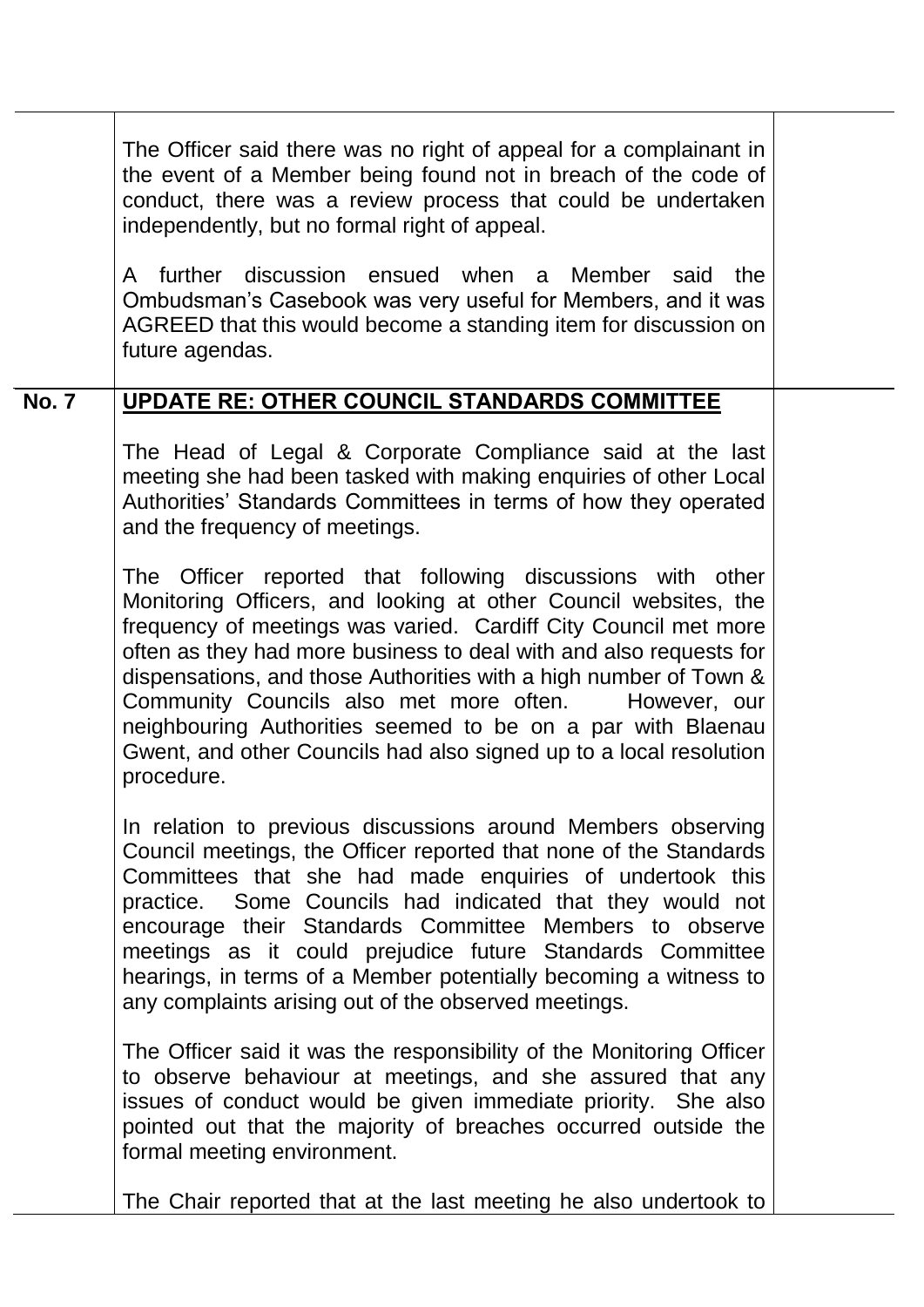|              | provide feedback as a Member of the Vale of Glamorgan<br>Standards Committee and the South Wales Fire & Rescue<br>Standards Committee. He reported that both Authorities had<br>adopted the procedure of requiring Standards Committee<br>Members to attend other meetings. The Vale of Glamorgan<br>Standards met approximately 4 or 5 times a year, and their<br>Members were expected to attend 2 Council meetings per annual<br>cycle and 2 meetings of the Town & Community Council.<br>Whereby the South Wales Fire & Rescue Standards were more in<br>the development stage and have asked Members to attend 1 other<br>meeting of the Authority. He had attended 1 meeting, and was<br>due to attend another shortly. |  |
|--------------|-------------------------------------------------------------------------------------------------------------------------------------------------------------------------------------------------------------------------------------------------------------------------------------------------------------------------------------------------------------------------------------------------------------------------------------------------------------------------------------------------------------------------------------------------------------------------------------------------------------------------------------------------------------------------------------------------------------------------------|--|
|              | Another Member said her experience of other Standards<br>Committees was the same as Blaenau Gwent in terms of the<br>frequency of meetings. She also took on board the Officer's<br>comment that observing meetings may prejudice Members<br>involvement should any issues of conduct arise.                                                                                                                                                                                                                                                                                                                                                                                                                                  |  |
|              | A discussion ensued when the Officer said she did not feel it was<br>necessary for Members to attend meetings as this was part of her<br>role. However, she would suggest Members could attend in the<br>event of any recurring problems. She also reported that the<br>Authority may introduce webcasting of meetings in the future, and<br>this would enable Members to observe meetings through the<br>Council's website.                                                                                                                                                                                                                                                                                                  |  |
|              | It was AGREED that this issue would be discussed again in the<br>future.                                                                                                                                                                                                                                                                                                                                                                                                                                                                                                                                                                                                                                                      |  |
| <b>No. 8</b> | <b>FUTURE WORK PLAN/TRAINING REQUIREMENTS</b>                                                                                                                                                                                                                                                                                                                                                                                                                                                                                                                                                                                                                                                                                 |  |
|              | The Head of Legal & Corporate Compliance reported that the<br>maximum term of office for Mr. J. Evans and Mr. J. Price would be<br>coming to an end on the $25th$ July, 2020. She confirmed that the<br>recruitment process would commence in the Spring, with a<br>meeting in June to consider applications.                                                                                                                                                                                                                                                                                                                                                                                                                 |  |
|              | In relation to training, the Officer confirmed that a training session<br>to include new Members would be held in September.                                                                                                                                                                                                                                                                                                                                                                                                                                                                                                                                                                                                  |  |
| <b>No. 9</b> | <b>AOB / DATE OF NEXT MEETING</b>                                                                                                                                                                                                                                                                                                                                                                                                                                                                                                                                                                                                                                                                                             |  |
|              | A Member referred to the Local Government and Election (Wales)                                                                                                                                                                                                                                                                                                                                                                                                                                                                                                                                                                                                                                                                |  |
|              |                                                                                                                                                                                                                                                                                                                                                                                                                                                                                                                                                                                                                                                                                                                               |  |